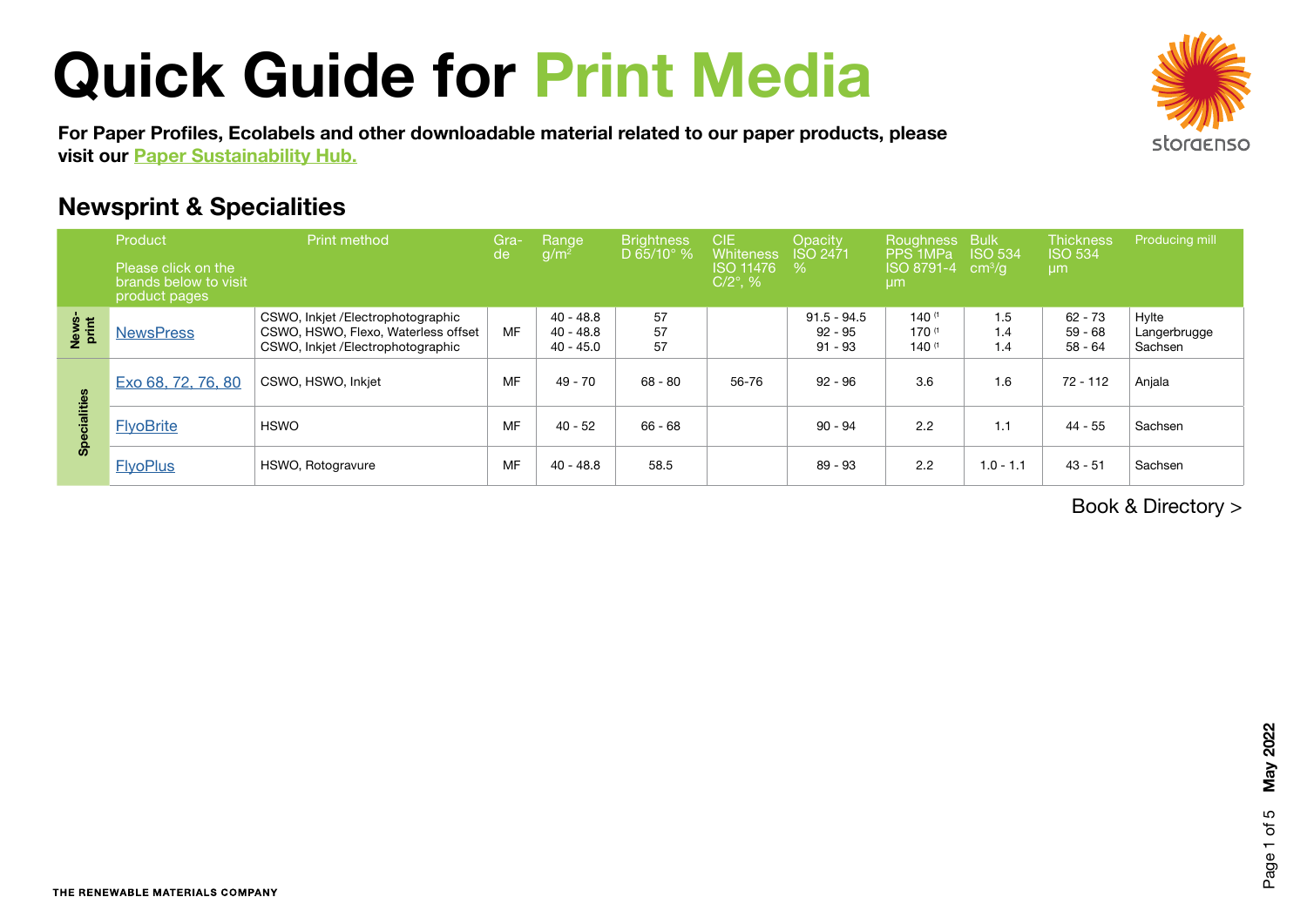

### <span id="page-1-0"></span>Book & Directory

| Product            | Print method            | Grade      | Range<br>$g/m^2$ | <b>Brightness</b><br>D 65/10°<br>% | Shade         | Opacity<br><b>ISO 2471</b><br>% | Coated /<br>Uncoated | <b>Bulk</b><br><b>ISO 534</b><br>cm <sup>3</sup> /g | <b>Thickness</b><br><b>ISO 534</b><br>µm | Producing mill |
|--------------------|-------------------------|------------|------------------|------------------------------------|---------------|---------------------------------|----------------------|-----------------------------------------------------|------------------------------------------|----------------|
| <b>Vivid</b>       | HSWO, SFO               | Book paper | $65 - 100$       | 95                                 | bluish-white  | $93 - 97$                       | Coated               | 1.2                                                 | 78 - 120                                 | Anjala         |
| <b>Classic</b>     | HSWO, CSWO, SFO, Inkjet | Book paper | $50 - 90$        | 92                                 | bluish-white  | $88 - 95$                       | Coated               | $1.45 - 2.0$                                        | $90 - 180$                               | Anjala         |
| <u>Lux</u>         | HSWO, CSWO, SFO, Inkjet | Book paper | $60 - 80$        | 80                                 | bluish-white  | $91 - 95$                       | Coated               | $1.6 - 2.0$                                         | $96 - 160$                               | Anjala         |
| <b>Lux Cream</b>   | HSWO, CSWO, SFO, Inkjet | Book paper | $60 - 90$        | 76                                 | creamy        | $90 - 95$                       | Coated               | $1.45 - 2.0$                                        | $96 - 180$                               | Anjala         |
| Novel 80           | HSWO, CSWO, SFO, Inkjet | Book paper | $56 - 60$        | 80                                 | bluish-white  | 94                              | Uncoated             | $1.6 - 2.0$                                         | $96 - 112$                               | Anjala         |
| Novel 76           | HSWO, CSWO, SFO, Inkjet | Book paper | $50 - 70$        | 76                                 | bluish-white  | $91 - 96$                       | Uncoated             | $1.6 - 2.0$                                         | $80 - 140$                               | Anjala         |
| <b>Novel Prime</b> | HSWO, CSWO, SFO, Inkjet | Book paper | $60 - 90$        | 80                                 | bluish-white  | $91 - 95$                       | Uncoated             | $1.6 - 2.0$                                         | $96 - 180$                               | Anjala         |
| Creamy             | HSWO, CSWO, SFO, Inkjet | Book paper | $48 - 90$        | 73.5                               | creamy        | $86 - 96$                       | Uncoated             | $1.6 - 2.1$                                         | 76 - 180                                 | Anjala         |
| <b>Creamy HB</b>   | HSWO, CSWO, SFO, Inkjet | Book paper | $50 - 65$        | 73.5                               | creamy        | $87 - 91$                       | Uncoated             | 2.4                                                 | $120 - 156$                              | Anjala         |
| <b>Bulky</b>       | HSWO, CSWO, SFO, Inkjet | Book paper | $45 - 60$        | 62                                 | natural white | $92 - 96$                       | Uncoated             | $1.8 - 2.4$                                         | $81 - 140$                               | Anjala         |
| <b>BriteBook</b>   | HSWO, CSWO, SFO, Inkjet | Book paper | $60 - 70$        | 84                                 | bluish-white  | 95                              | Uncoated             | 1.5                                                 | $90 - 105$                               | Anjala         |
| <b>PlusBook</b>    | HSWO, CSWO, SFO, Inkjet | Book paper | 52               | 76                                 | bluish-white  | 92                              | Uncoated             | 1.5                                                 | 79                                       | Anjala         |
| <b>BlueBook</b>    | HSWO, CSWO, SFO, Inkjet | Book paper | $49 - 60$        | 72                                 | bluish-white  | $92 - 95$                       | Uncoated             | 1.5                                                 | $75 - 94$                                | Anjala         |
| Alfa               | <b>HSWO</b>             | Directory  | $34 - 40$        | 58.5                               |               | $88 - 91$                       |                      | $1.28 - 1.32$                                       | $45 - 51$                                | Sachsen        |

Super Calendered (SC) &

[Coated mechanical \(CM\) papers >](#page-2-0)

**May 2022**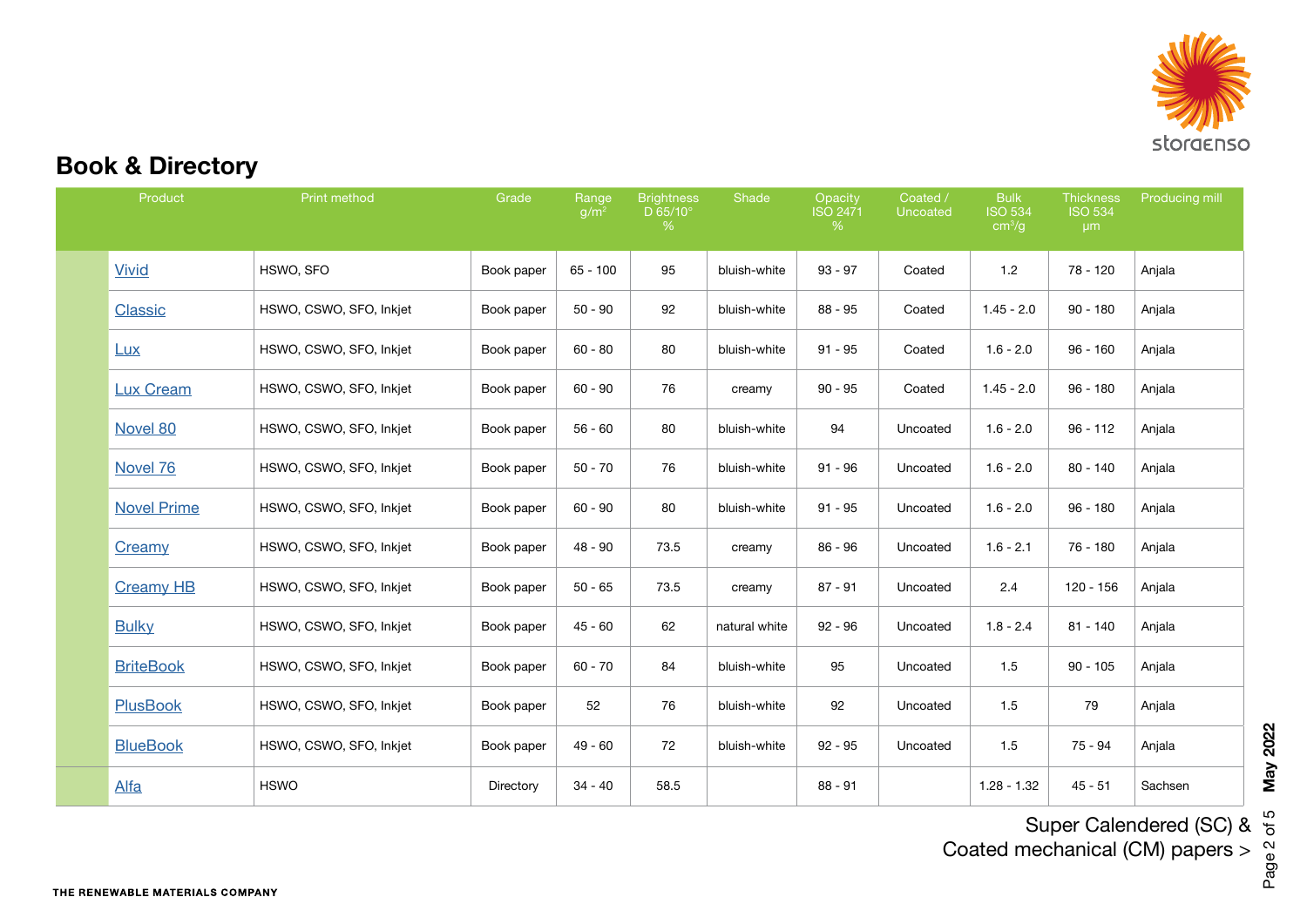

### <span id="page-2-0"></span>Super Calendered (SC) Papers

|  | Product               | Print method                                                            | Grade   | Range<br>g/m <sup>2</sup> | <b>Brightness</b><br>D 65/10°<br>% | CIE.<br>Whiteness<br><b>ISO 11476</b><br>$C/2^{\circ}$ , % | Opacity<br><b>ISO 2471</b><br>% | <b>Gloss Hunter</b><br>ISO 8254-1<br>% | <b>Roughness</b><br>PPS 1MPa<br>ISO 8791-4<br>µm | <b>Bulk</b><br><b>ISO 534</b><br>cm <sup>3</sup> /g | <b>Thickness</b><br><b>ISO 534</b><br>µm | Producing mill        |
|--|-----------------------|-------------------------------------------------------------------------|---------|---------------------------|------------------------------------|------------------------------------------------------------|---------------------------------|----------------------------------------|--------------------------------------------------|-----------------------------------------------------|------------------------------------------|-----------------------|
|  | <b>PrimaPress</b>     | <b>HSWO</b>                                                             | LWU     | $51 - 60$                 | 80                                 | 68                                                         | $91 - 93$                       | $>45$                                  | < 1.25                                           | 0.9                                                 | $46 - 64$                                | Maxau                 |
|  | <b>MagniPress</b>     | <b>HSWO</b><br>Rotogravure                                              | $SC-A+$ | $42.5 - 60$               | $73 - 74$                          | $57 - 59$                                                  | $88 - 94$                       | $42 - 49$                              | $1.1 - 1.2$                                      | $0.85 - 0.9$                                        | $38 - 50$                                | Maxau                 |
|  | <b>PubliPress</b>     | <b>HSWO</b><br>Rotogravure                                              | SC-A    | $45 - 56$                 | $66 - 67$                          | $43 - 50$                                                  | $90 - 94$                       | $45 - 52$                              | $1.0 - 1.2$                                      | $0.8 - 0.9$                                         | $41 - 49$                                | Langerbrugge<br>Maxau |
|  | <b>PubliPress S</b>   | <b>HSWO</b><br>Rotogravure                                              | SC-A    | $39 - 52$                 | $66 - 67$                          | $43 - 44$                                                  | $86 - 93$                       | $40 - 43$                              | $1.2 - 1.3$                                      | $0.87 - 0.96$                                       | $38 - 45$                                | Maxau                 |
|  | <b>EnviPress</b>      | <b>HSWO</b><br>Rotogravure                                              | SC-B    | $42.5 - 56$               | $65 - 67$                          | $42 - 47$                                                  | $89 - 95$                       | $37 - 40$                              | $1.4 - 1.5$                                      | $0.89 - 0.96$                                       | $41 - 50$                                | Langerbrugge<br>Maxau |
|  | EnviMatt              | <b>HSWO</b><br>Inkjet /Electrophotographic<br>Waterless offset          | $SC-B$  | $49 - 60$                 | 72                                 |                                                            | $95 - 97$                       | 8                                      | $\overline{4}$                                   | 1.25                                                |                                          | Langerbrugge          |
|  | <b>EnviMatt Brite</b> | <b>HSWO</b><br>Inkjet /Electrophotographic<br><b>Waterless Printing</b> | $SC-B$  | $49 - 60$                 | 76                                 |                                                            | $95 - 97$                       | 8                                      | $\overline{4}$                                   | 1.25                                                |                                          | Langerbrugge          |

## Coated Mechanical (CM)Papers

| Product               | Print<br>method          | Grade      | Range<br>q/m <sup>2</sup> | <b>Brightness</b><br>D 65/10 $^{\circ}$ | <b>CIE</b><br>Whiteness<br><b>ISO 11476</b><br>$C/2^{\circ}$ , % | Opacity<br><b>ISO 2471</b><br>$\%$ . | <b>Gloss Hunter</b><br>ISO 8254-1<br>℅ | Roughness<br>l PPS 1MPa <sup>1</sup><br>ISO 8791-4<br>µm | <b>Bulk</b><br><b>ISO 534</b><br>cm <sup>3</sup> /g | Thickness Producing<br><b>ISO 534</b><br>µm | mill   |
|-----------------------|--------------------------|------------|---------------------------|-----------------------------------------|------------------------------------------------------------------|--------------------------------------|----------------------------------------|----------------------------------------------------------|-----------------------------------------------------|---------------------------------------------|--------|
| <b>StellaPress H</b>  | HSWO, SFO                | <b>MFC</b> | $52 - 80$                 | 87                                      |                                                                  | $90 - 95$                            | 20                                     | 2.5                                                      | 1.15                                                | $60 - 92$                                   | Anjala |
| <b>StellaPress HB</b> | HSWO, CSWO<br><b>SFO</b> | <b>MFC</b> | $52 - 80$                 | 87                                      |                                                                  | $91 - 96$                            | 13                                     | 3.5                                                      | 1.30                                                | 68 - 104                                    | Anjala |

[Woodfree uncoated papers >](#page-3-0)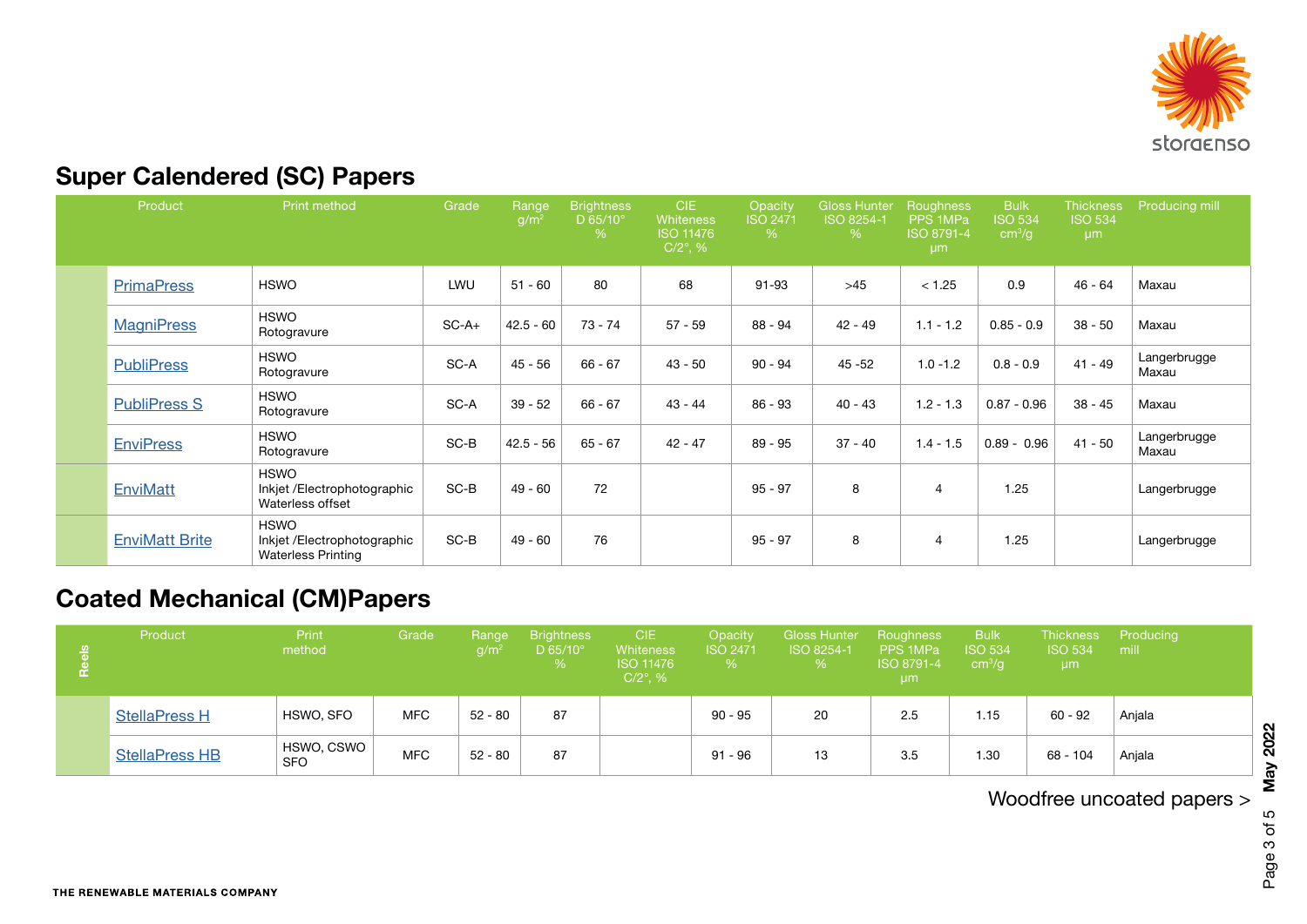

### <span id="page-3-0"></span>Woodfree uncoated papers

| Product           | <b>Print method</b>              | Grade      | Range<br>a/m <sup>2</sup> | <b>Brightness</b><br>D 65/10° % | Whiteness<br><b>ISO 11475, CIE %</b> | Opacity<br>ISO 2471, % | Roughness Bendtsen<br>ISO 8791-2, ml/min | <b>Bulk</b><br><b>ISO 534</b><br>cm/g | Producing mill |
|-------------------|----------------------------------|------------|---------------------------|---------------------------------|--------------------------------------|------------------------|------------------------------------------|---------------------------------------|----------------|
| <b>BergaJet N</b> | Inkjet /Electropho-<br>tographic | <b>WFU</b> | $75 - 115$                | 109                             | 163                                  | $92 - 98$              | 270                                      | 1.30                                  | Nymölla        |
| LumiSet           | CSWO, HSWO<br>LetterPress        | <b>WFU</b> | 70 - 130                  | 105                             | 150                                  | $90 - 99$              | 250                                      | 1.30                                  | Nymölla        |
| SuperiorJet       | Inkjet /Electropho-<br>tographic | <b>WFU</b> | $80 - 160$                | 102                             | 168                                  | 93 - 99                | 180 - 200                                | 1.30 - 1.34                           | Nymölla        |

[End use >](#page-4-0)

Printing methods:

HSWO = Heat Set Web Offset CSWO = Cold Set Web Offset SFO = Sheet fed offset Inkjet /Electrophotographic = Inkjet/toner suitability on request  $<sup>(1)</sup>$  Bendtsen ISO 8791-2 ml/min</sup>